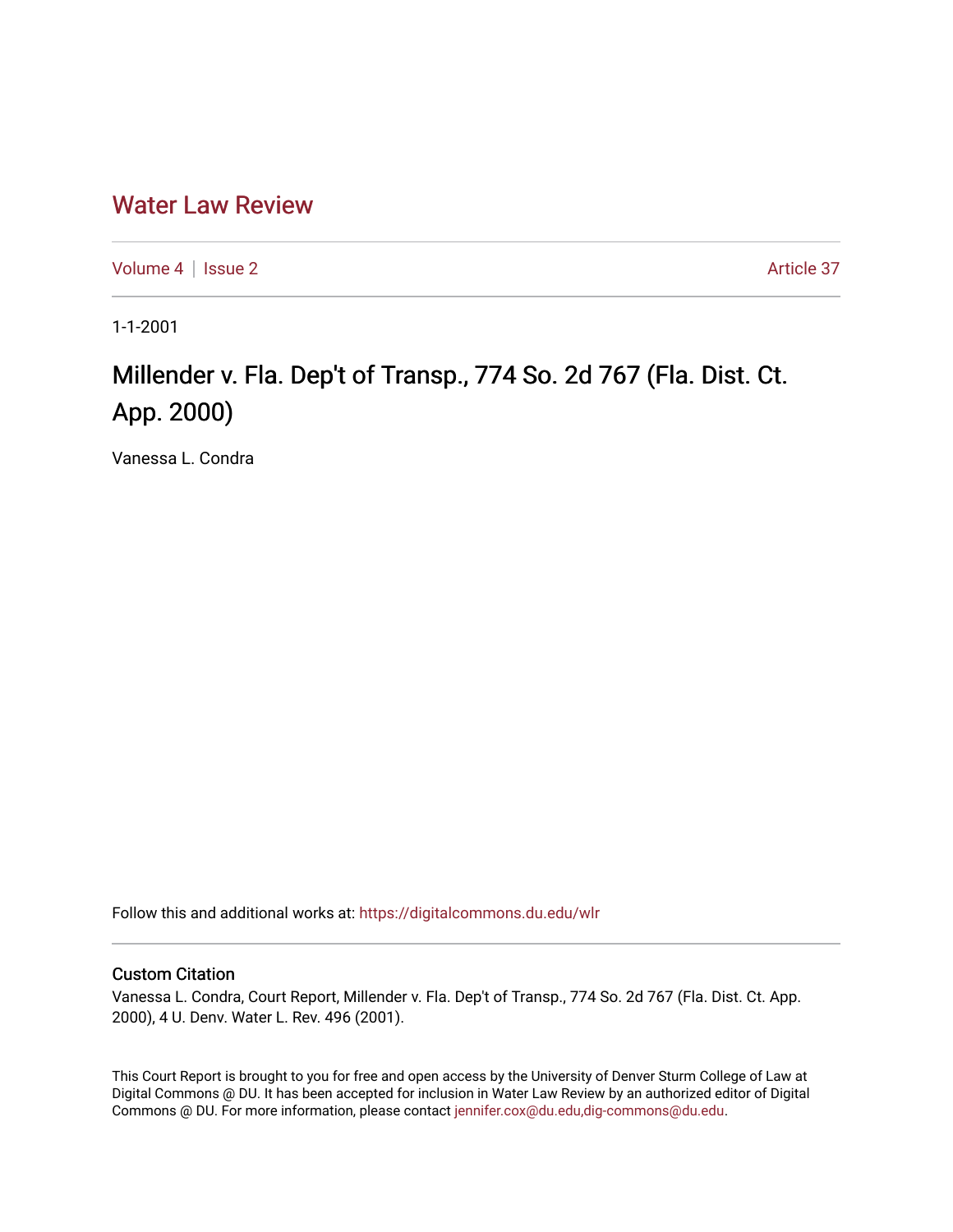**Millender** v. Fla. Dep't of Transp., **774** So. **2d 767** (Fla. Dist. **Ct. App.** 2000) (holding the continuing tort theory and the Dickinson stabilization doctrine affect the running of the statute of limitations to render action for injunctive relief and damages timely).

In 1975, the Florida Department of Transportation ("FDOT") rerouted the Carrabelle River channel in order to build a new bridge. Ferris G. and Margaret Millender, and Millender & Sons Seafood Co. (collectively, "Millender") were located within blocks of the new bridge and soon found their property eroding. Among initial efforts to retard erosion, Millender constructed a seawall that successfully hindered the erosion. After eight years of litigation, another state agency forced Millender to remove the seawall in **1993.** As erosion continued, Millender sued FDOT for injunctive relief, full compensation, and damages in **1993.** In a 1994 deposition, Millender described his damages to include destruction of the docks, buildings, and ice machines that were necessary to the operation of his seafood business. The trial court found FDOT's river channel realignment caused Millender's property to erode, but held the statute of limitations barred Millender's action against FDOT. Millender appealed.

The Court of Appeal of Florida reversed the trial court's decision based on the continuing tort theory and the Dickinson stabilization doctrine. The court reviewed Florida case law that recognizes the continuing tort theory's vitality. The court stated injunctive relief could redress FDOT's continuing tort against Millender. The court also held Millender's action was timely since the statute of limitations in a continuing tort action runs from the time of the last tortious act.

In addressing the Dickinson stabilization doctrine, the court cited the United States Supreme Court opinion that holds the statute of limitations for inverse condemnation runs from the time "the situation becomes stabilized." The Supreme Court noted that under such diverse circumstances where the source of the claim is continuous, the uncertainty of damage and the risk of res judicata requires the court to avoid procedural rigidities. Thus, this court found Millender justly avoid procedural rigidities. Thus, this court found Millender justly waited until the consequences of state agency action "so manifested themselves that a final account may be struck." Millender's cause of action accrued when another state agency prevented Millender from protecting his property from the erosion caused **by** FDOT's actions.

FDOT argued that since federal case law created the Dickinson stabilization doctrine and no Florida court had applied it, the court could not utilize the doctrine in the state context. The court held this argument was incorrect. The court stated a sound federal doctrine is not barred from application in an appropriate case under state law. Moreover, the court cited a Florida district court of appeal that had also approved the federal case and applied the Dickinson stabilization doctrine reasoning to support its decision. Thus, the court held the statute of limitations barred Millender's action and remanded the cause for consistent proceedings. The court also certified to the